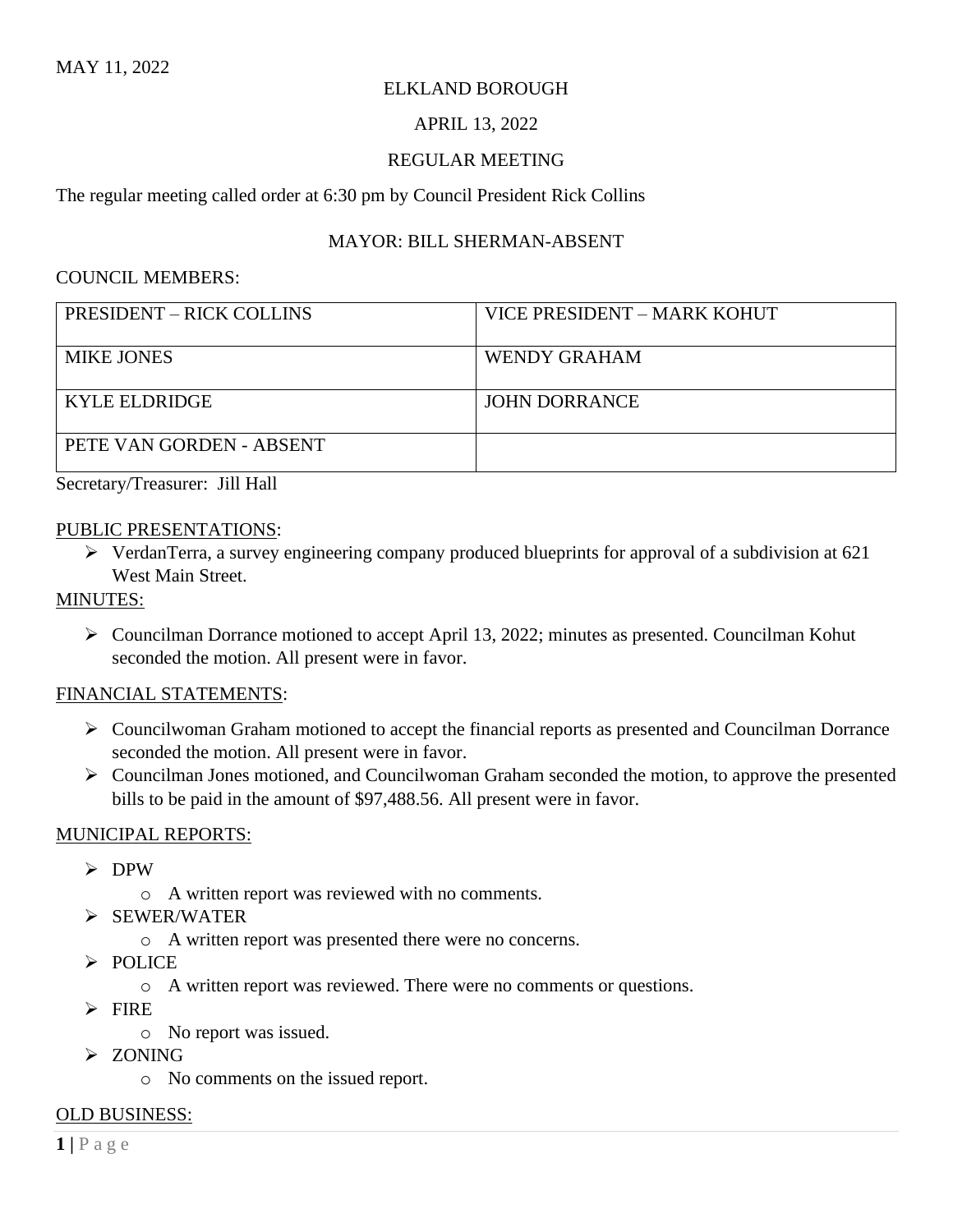## MAY 11, 2022

- ➢ Outstanding Customer Balances were reviewed. No action to be taken at this time.
- ➢ Remote readers will begin to replace old water meters throughout the borough. This will occur as time and costs permit.
- $\triangleright$  Junk cars and Dangerous Property Ordinances will fully be enforced beginning June 1, 2022. A letter has been mailed to all residents to provide opportunity for compliance prior to enforcement.
- ➢ North Buffalo Erosion Brian Haight of PennDOT has submitted an estimated quote to repair the erosion issues. The estimated cost is \$515,000. The borough will contact Larson Group to request they research grant opportunities.
- $\triangleright$  Cunningham Survey will be in the borough on Wednesday, May 18, 2022, to discuss the properties in the brought that require an updated survey.

## NEW BUSINESS:

- $\triangleright$  Tannery Hill Road at addresses 1665 is eroding from underneath along the curbing in the borough rightof-way. The sluice underneath the road is failing and will need to be replaced. PennDOT and Elkland Borough are trying to reach an agreement over who is responsible for payment of the repair.
- $\triangleright$  Town Wide sales will be held June 11, 2022.
- ➢ Councilman Jones motioned and Councilwoman Graham second to accept with regret Lela Calvarios resignation from the Recreation Authority. All present were in favor. Motion carried.
- ➢ Councilwoman Graham motioned, and Councilman Jones seconded to advertise the new vacancy on the Recreation Authority. All present were in favor. Motion passes.
- $\triangleright$  A resolution in support of legalizing the cannabis industry was brought forth. It was decided a discussion with the Elkland Police Department should occur prior to acting.
- ➢ The DPW department submitted a quote from BradoCo for an infrared heater for street repair. The council would like to receive two more quotes and possibly a demonstration prior to acting.
- ➢ Councilwoman Graham motioned to adopt the Tioga County Response Operation Plan, Resolution 03- 2022. Councilman Eldridge seconded the motion. All present were in favor. Motion carried.
- ➢ The meat processing plant (RiverStreet Rail, INC) in Nelson uses the Elkland Borough sewer facilities. During the winter months, the borough DPW workers were called to RiverStreet Rail for a lateral issue. The workers cleared the lateral and the borough office billed RiverStreet Rail for the services. Seth Baker, owner, is refusing to pay the bill. The bill will be sent to the solicitor's office for demand of payment. The council feels litigation is probable to recoup the costs.

## AN EXECUTIVE SESSION FOR LEGAL AND PERSONNEL REASONS WAS ENTERED AT 7:14PM AND EXITED AT 8:01PM.

- ➢ Councilman Jones motioned, and Councilman Eldridge seconded to add Underground Storage tanks (found on Ellison Road) to the agenda. All present were in favor. Motion passed.
- $\triangleright$  Councilman Jones motioned, and Councilwoman Graham seconded to inspect the underground tanks found on Ellison Road. All present were in favor. Motion carried.
- ➢ Councilman Jones motioned to move forward with legal means to recoup costs spent at RiverStreet Rail, INC, owned by Seth Baker. Property is in Nelson, PA. A roll call vote was taken, with the following results: Councilman Dorrance -Yes. Councilman Kohut -Yes, Councilwoman Graham-Yes, Councilman Eldridge-Yes, Councilman Jones, and Councilman Collins -Yes. Motion carried.
- $\triangleright$  Motion made by Councilman Jones and seconded by Councilman Kohut to cease paying the Zoning Officer position an hourly wage and to pay the Zoning Officer \$25 a permit. A roll call vote was taken, with the following results: Councilman Dorrance – Yes, Councilman Jones – Yes, Councilman Kohut –